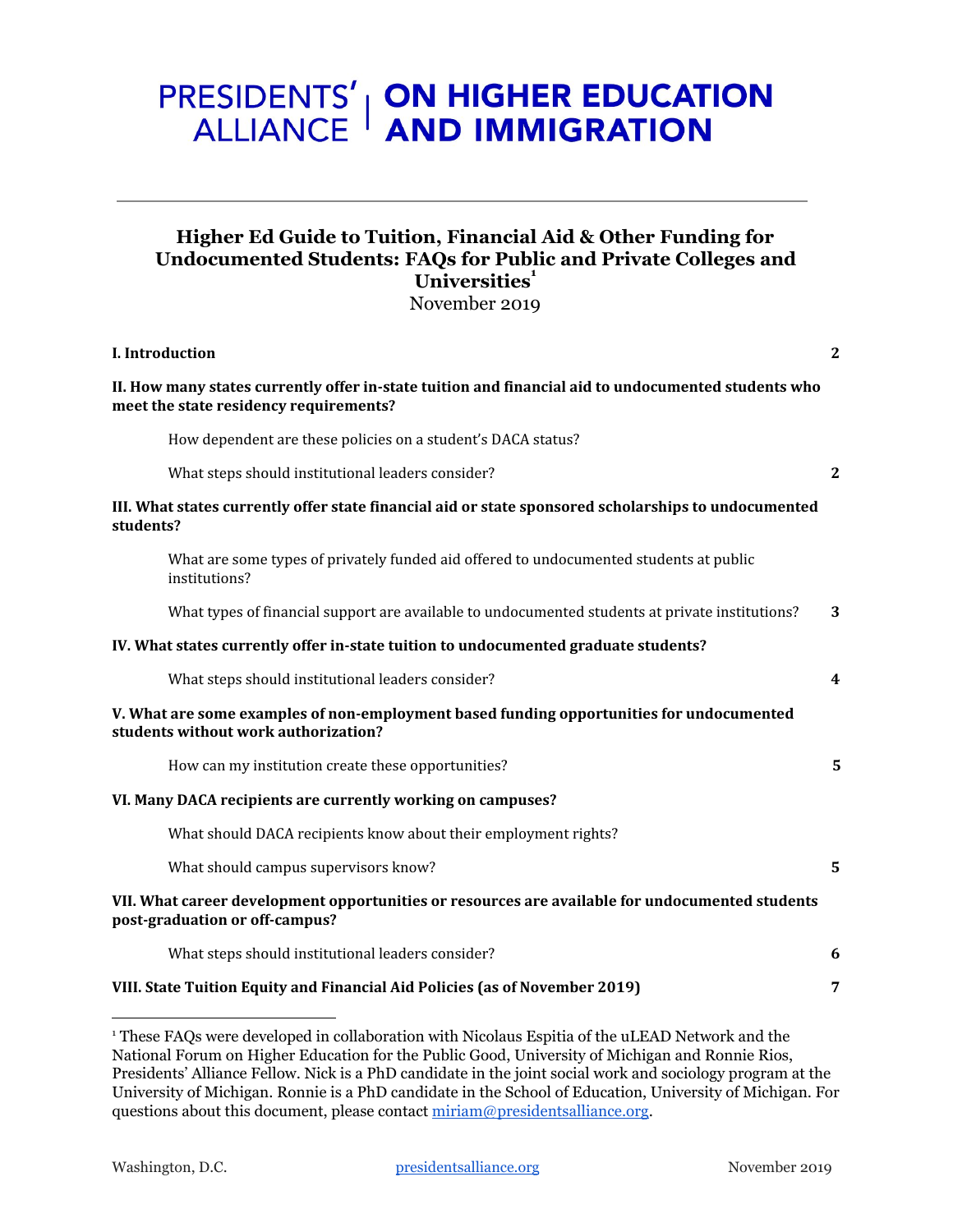## <span id="page-1-0"></span>**I. Introduction**

The federal impasse on Dream legislation in Congress and the uncertain fate of Deferred Action for Childhood Arrivals (DACA) before the Supreme Court means that the need to support undocumented students at the state and institutional levels takes on greater urgency. And, in fact, public and private higher education leaders have more opportunities to advance changes to promote educational equity and access for DACA recipients and other undocumented students at the state and institutional levels.

The purpose of these FAQs is (1) to provide an overview of the existing tuition equity and financial aid policies for undocumented students at the state and institutional levels; (2) highlight promising state action and institutional practices; (3) address institutional policy steps and state advocacy that higher education leaders may want to consider in order to support undocumented students, including actions to identify funding for students if DACA is terminated.

## <span id="page-1-1"></span>**II. How many states currently offer in-state tuition and financial aid to undocumented students who meet the state residency requirements? How dependent are these policies on a student's DACA status? What steps should institutional leaders consider?**

The good news is that a growing number of states have successfully expanded in-state tuition and financial aid to undocumented students.<sup>2</sup> However, in a number of states, tuition equity and financial aid policies are dependent on a student's DACA status.

- In 20 [states](https://uleadnet.org/) (including the District of Columbia), all undocumented students who meet state residency requirements have access to in-state tuition, regardless of their DACA status. Arizona offers 150 percent of in-state tuition for all undocumented students who meet state residency requirements.
- In 12 additional states, undocumented students, or in some instances only DACA recipients, who meet residency requirements have access to in-state tuition at the state, institutional or system levels.
- At least 12 states now offer state financial aid and/or scholarships to undocumented students, though in a number of cases, the funding is limited to students with DACA.

<sup>2</sup> Details on state policies regarding in-state tuition access for undocumented status are available at the *ULead* [website](https://uleadnet.org/) (<https://uleadnet.org/>). Other resources listing specific state policies, board of regents decisions, and other actions include, National Conference of State Legislatures (NCSL), "Tuition Benefits for Immigrant Students" at

<http://www.ncsl.org/research/immigration/tuition-benefits-for-immigrants.aspx> and National Immigration Law Center (NILC), "Basic Facts About In-State Tuition for Undocumented Students" <https://www.nilc.org/issues/education/basic-facts-instate/>.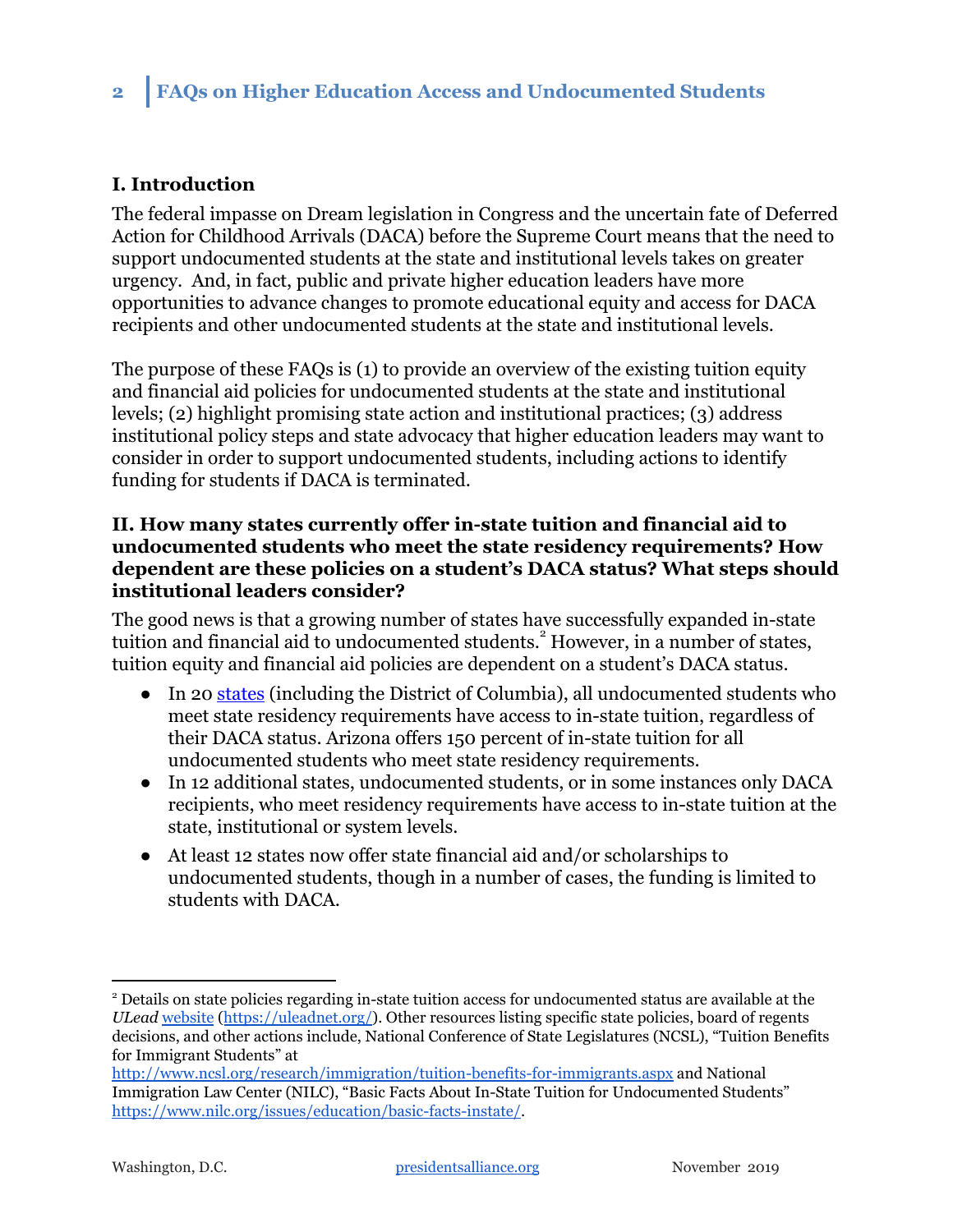The full list of states offering various degrees of access to in-state tuition and financial aid can be found below (Section VIII).

**Steps to Consider:** To prepare for the potential outcome of DACA being terminated, and to the extent possible, institutions should seek to advocate for the removal of DACA criteria from in-state tuition or other state financial aid access and in external scholarship programs. Higher education leaders should encourage the expansion of eligibility criteria to include the broader undocumented student resident population.

To the extent possible and applicable, public and private institutions should work to remove DACA status as required eligibility criteria for funding or program access on their own campuses. For example, institutions could use date and length of residency in the United States, and attendance and graduation from a U.S. high school as proxy requirements for eligibility. [TheDream.US](http://thedream.us/) recently revised eligibility for its scholarships so that its scholarships are open [to undocumented students without DACA,](https://www.thedream.us/news/thedream-us-announces-opening-of-new-scholarship-round-and-broader-eligibility-criteria-for-dreamers-seeking-a-college-education/) who have arrived in U.S. before 2014.<sup>3</sup> These criteria can serve as a useful model for institutions and other organizations.

**As a first step,** institutions can audit their existing internal and external scholarships to ascertain their eligibility criteria and determine if they can be extended to undocumented students, and if possible, without regard to DACA status. If institutions identify external fellowships for domestic students that are not open to undocumented students, they should consider advocating for those funders to expand their eligibility criteria.<sup>4</sup>

## <span id="page-2-0"></span>**III. What states currently offer state financial aid or state sponsored scholarships to undocumented students? What are some types of privately funded aid offered to undocumented students at public institutions? What types of financial support is available to undocumented students at private institutions?**

Since undocumented students are ineligible for federal student aid, grants, or loans, paying for tuition and associated educational costs represents a significant barrier for these students, including DACA recipients. In at least 12 states, undocumented students and/or students with DACA who meet state residency requirements have access to state financial aid and/or scholarships.

<sup>&</sup>lt;sup>3</sup> A number of organizations offer scholarships, financial assistance, and other kinds of support to undocumented undergraduate students. Examples include [TheDream.US,](https://www.thedream.us/scholarships/) [Golden Doors Scholars,](https://www.goldendoorscholars.org/) [Questbridge Scholars](https://www.questbridge.org/high-school-students/national-college-match/scholarship-details) (dependent on the partner college criteria), [P.D. Soros Fellowship for New Americans,](https://www.pdsoros.org/) [MANÁ Scholarship Program,](https://learnmore.scholarsapply.org/mana/) and [Scholarship America](https://scholarshipamerica.org/give/our-scholarships/dream-award/).

<sup>4</sup> In spring 2019, Jin Park, a DACA recipient and Rhodes Scholar and Elliot Gerson, published an opinion piece in the Chronicle of Higher Education, urging "other scholarships, institutions, and funders to support all qualified students, regardless of immigration status." <https://www.chronicle.com/article/Scholarships-Must-Open-Their/246313>.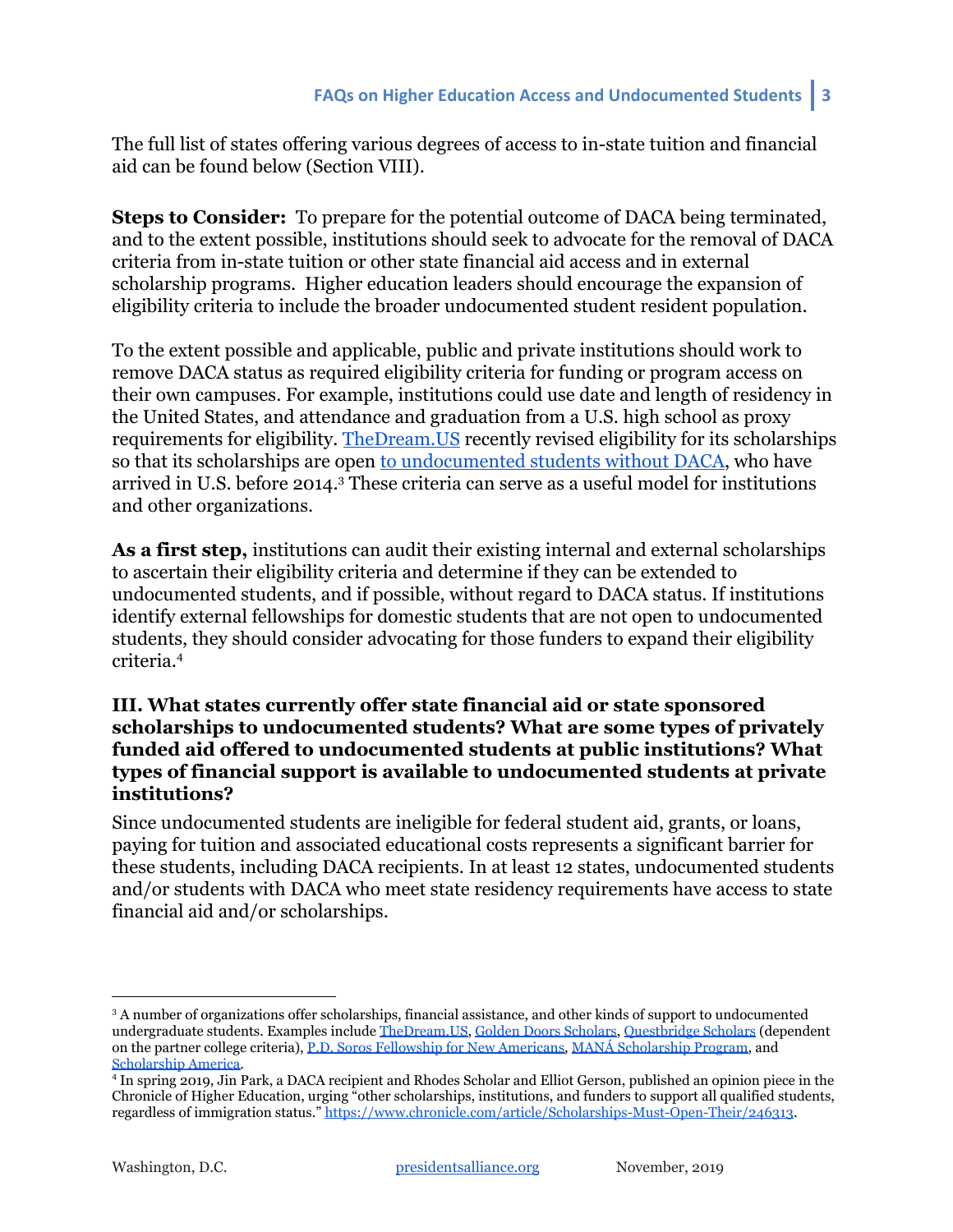## **4 FAQs on Higher Education Access and Undocumented Students**

In some states, access is specific to an institution. In Delaware, for example, [Delaware](https://www.nilc.org/issues/education/basic-facts-instate/) [Technical Community College and the University of Delaware "allow undocumented](https://www.nilc.org/issues/education/basic-facts-instate/) [students to be eligible for in-state tuition and financial aid.](https://www.nilc.org/issues/education/basic-facts-instate/)"<sup>5</sup> A number of public institutions offer privately funded aid to undocumented students. In Minnesota for example, [S1236](https://www.revisor.mn.gov/bills/status_description.php?f=SF1236&ssn=0&y=2013) establishes that public institutions may use private sources of funding to provide aid to a student eligible for resident tuition including students without lawful immigration status. In Utah, a bill  $(S253)$  $(S253)$  was passed in 2015 providing an exemption to verification of lawful presence for privately funded scholarships administered by colleges and universities for graduates of Utah high schools.

A growing number of private institutions consider undocumented students as domestic students for the purposes of admission and financial aid, and/or have identified specific institutional funds, external scholarships or other donor funds to support undocumented students. As noted in an earlier Presidents' Alliance [FAQ,](https://19lwtt3nwtm12axw5e31ay5s-wpengine.netdna-ssl.com/wp-content/uploads/2018/04/FAQ1-Undocumented-Students-HigherEd-Presidents-Alliance-3.27.18.pdf) it is a best practice to treat undocumented students as domestic students for the purposes of admission and financial aid. A recently compiled list of colleges that provide financial need for undocumented students outlines the practices of forty institutions.<sup>8</sup>

Among a list of top thirty colleges and universities, the overwhelming majority offer full financial aid to undocumented students comparable to other domestic students (click [here](https://www.presidentsimmigrationalliance.org/institutional-admission-and-financial-aid-policies-for-undocumented-students-among-highly-ranked-institutions/) for details). Other institutions have undertaken fundraising for scholarships, solicited donors, and identified external partner scholarship organizations, scholarship opportunities, and other funding sources. Another option could be to explore the creation of income sharing agreements (ISAs). Several organizations and institutions offer income-sharing agreements. In 2018, Colorado Mountain College initiated an income-sharing agreement for undocumented students.<sup>7</sup>

## <span id="page-3-0"></span>**IV. What states currently offer in-state tuition to undocumented graduate students? What steps should institutional leaders consider?**

The recruitment, admission, and funding of undocumented graduate and professional students at public and private institutions is an area of much needed advocacy. Public institutions should consider clarifying and/or advocating for the extension of in-state tuition for undocumented graduate and professional students (including those without DACA status) who meet state residency requirements.

[http://www.ncsl.org/research/immigration/tuition-benefits-for-immigrants.aspx.](http://www.ncsl.org/research/immigration/tuition-benefits-for-immigrants.aspx)

<sup>5</sup> NCSL, "Tuition Benefits for Immigrants"

<sup>6</sup> Colleges that Meet 100% of Financial Need for Undocumented Students in 2019-2020, College Greenlight (August 28, 2019) *available at*

[http://blog.collegegreenlight.com/blog/colleges-that-meet-100-of-financial-need-for-undocumented-students-in-20](http://blog.collegegreenlight.com/blog/colleges-that-meet-100-of-financial-need-for-undocumented-students-in-2019-2020/) [19-2020/.](http://blog.collegegreenlight.com/blog/colleges-that-meet-100-of-financial-need-for-undocumented-students-in-2019-2020/)

<sup>&</sup>lt;sup>7</sup> Resource: TheDream.US and Presidents' Alliance [Webinar](https://www.presidentsimmigrationalliance.org/bestpractices/) on different ISAs and options for funding undocumented students, with a presentation by Kevin James, President of Better Future Forward on ISAs, and a discussion with Matthew Gianneschi, Chief Operating Officer, Colorado Mountain College, and Ricshawn Adkins Roane, Chief of Staff, Jack Kent Cooke Foundation on why and how they have adopted their versions of the ISA model.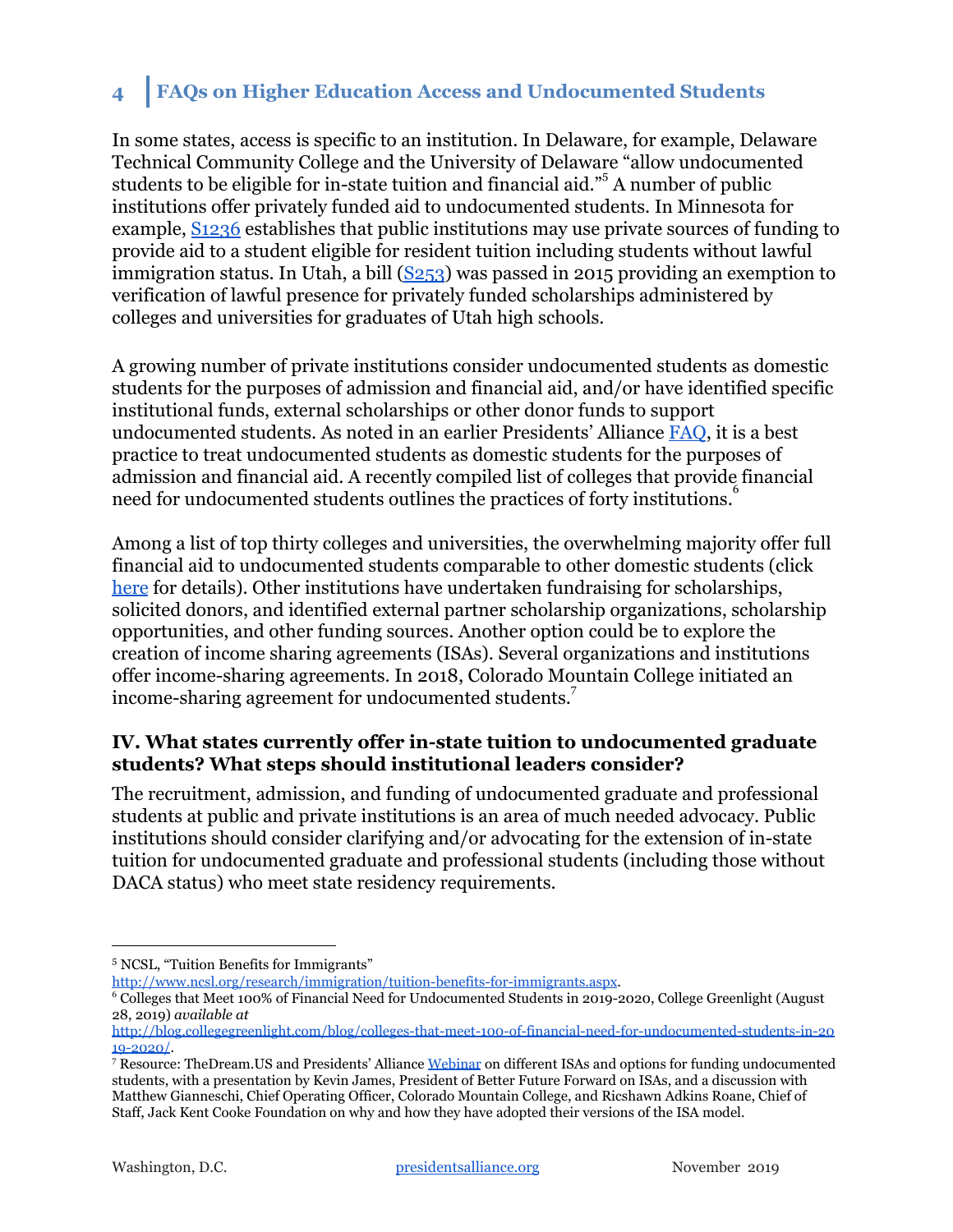## **FAQs on Higher Education Access and Undocumented Students 5**

Most state laws focus on tuition equity for undergraduate students, and it is not clear the extent to which in-state tuition applies to graduate students who meet the state residency criteria. Examples of two states that have explicitly extended in-state tuition to graduate students are Oregon and California. [Oregon Senate Bill SB 859](https://www.scribd.com/document/406754818/Senate-Bill-859#from_embed) exempts students who are not a citizen or lawful permanent resident attending a public university from paying non resident tuition as an undergraduate and graduate student. Undocumented graduate students in California who are eligible for [AB540](https://leginfo.legislature.ca.gov/faces/billNavClient.xhtml?bill_id=200120020AB540) can receive financial support through the California Dream Act and through several forms of employment or private support from California institutions.

Institutions can promote the availability of in-state tuition and/or other forms of assistance for undocumented graduate and professional students when it is available. The new [UCLA Undocumented Graduate and Professional Student Handbook](https://www.presidentsimmigrationalliance.org/wp-content/uploads/2019/11/UCLA_Undocumented_handbook_WEB_Oct2019.pdf) is an excellent model for both public and private institutions regarding making institutional and state policies visible, clear and welcoming to undocumented students.

## <span id="page-4-0"></span>**V. What are some examples of non-employment based funding opportunities for undocumented students without work authorization? How can my institution create these opportunities?**

With the possible termination of DACA, institutions are encouraged to explore ways to reimagine traditionally employment-based opportunities available to undocumented undergraduate and graduate students on campus.<sup>8</sup> There are a variety of ways to establish non-employment based fellowships and other funding opportunities for students without work authorization. While many positions are necessarily employment-based, other opportunities can be reconfigured as experiential, educational, or training fellowships.

See this [FAQ](https://19lwtt3nwtm12axw5e31ay5s-wpengine.netdna-ssl.com/wp-content/uploads/2018/04/FAQ3-NonEmployment-Fellowship-Opportunities-Presidents-Alliance-3.27.18.pdf) on developing experiential fellowships for undergraduate students from the [Presidents' Alliance](http://prezalliance.wpengine.com/), and this [guide](https://immigrantsrising.org/resource/creating-fellowship-programs-for-educational-institutions/) and [webinar](https://immigrantsrising.org/resource/creating-fellowship-programs-for-educational-institutions-webinar/) on creating non-employment based fellowships by [Immigrants Rising.](https://immigrantsrising.org/resources/) For graduate students, teaching and research assistantships may be able to be reconfigured as curriculum-based training fellowships. At Emory University, teaching fellowships are curriculum-based (see description [here](http://www.physics.emory.edu/home/academic/graduate/guide.html)).

<sup>&</sup>lt;sup>8</sup> It should be noted that there is already a large number of undocumented students without work authorization are already enrolled in post-secondary education. A 2017 Migration Policy Institute (MPI) estimated approximately 124,000 DACA recipients enrolled in post-secondary education; and overall estimates suggest approximately 400,000 undocumented students and adult learners are enrolled in postsecondary education. A 2019 MPI study, commissioned by the Presidents' Alliance, has estimated that 98,000 undocumented students are graduating U.S. high schools annually. Many of these immigrant youth were not able to apply for DACA before it was rescinded.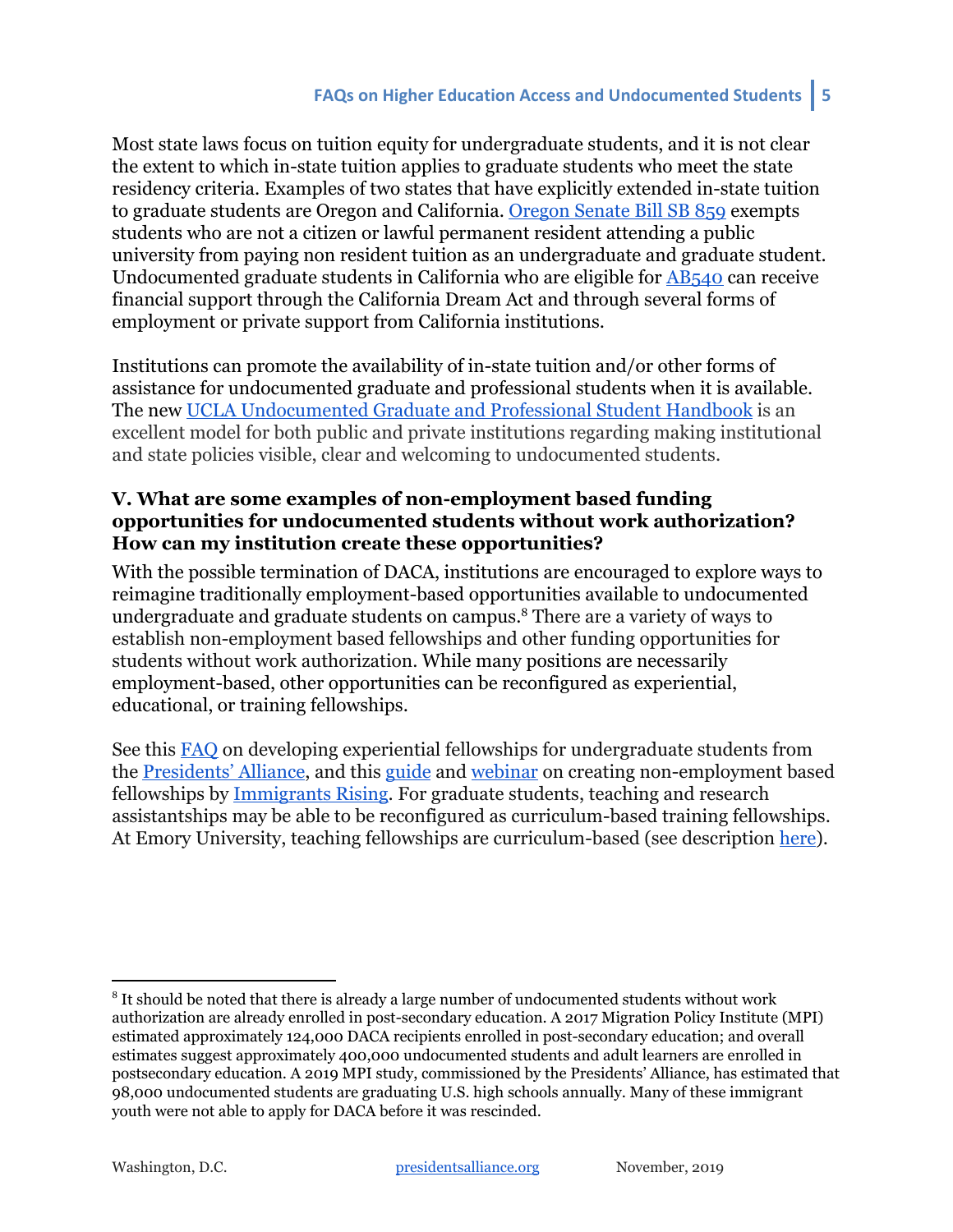## <span id="page-5-0"></span>**VI. Many DACA recipients are currently working on campuses? What should DACA recipients know about their employment rights? What should campus supervisors know?**

It is important for both employees and employers to understand the rights of DACA recipients. A person's immigration status is personal, private information.

Useful resources for students include [Your Employment Rights with DACA and TPS](https://www.thedream.us/wp-content/uploads/2019/08/TheDream.US-Employment-Guide-for-DREAMers.pdf) from [TheDream.US](https://www.thedream.us/) and [Frequently Asked Questions about DACA and Employment](https://www.nilc.org/issues/daca/about-daca-and-employment/) from The National Immigration Law Center. For FAQs and guides geared toward employers, see the [FAQ](https://19lwtt3nwtm12axw5e31ay5s-wpengine.netdna-ssl.com/wp-content/uploads/2018/04/FAQ2-Employment-Authorization-Presidents-Alliance-3.27.18.pdf) on employment authorization and DACA students from the Presidents' Alliance and the [Employer's Guide for Hiring Individuals with DACA or TPS](https://www.thedream.us/wp-content/uploads/2019/08/TheDream.US-Employment-Guide-for-Employers.pdf) from TheDream.US.

## <span id="page-5-1"></span>**VII. What career development opportunities or resources are available for undocumented students post-graduation or off-campus? What steps should institutional leaders consider?**

National organizations and community-based groups offer information and webinars on how to set up as an independent contractor. For example, [Immigrants Rising](https://immigrantsrising.org/) offers a variety of [resources](https://immigrantsrising.org/resources?_sft_geography=california,national&_sft_keyword=independent-contracting) for undocumented individuals on independent contracting. Another organization, the [Democracy at Work Institute](https://institute.coop/) (DAWI) is spearheading a Rapid Response Cooperative (RRC) Development Project, which "aims to create replicable, out-of-the-box worker-owned businesses that provide a pathway to work for DREAMers and undocumented individuals." See more information [here.](https://www.presidentsimmigrationalliance.org/wp-content/uploads/2019/11/Our-Work_RRC_FINAL.pdf) This may be an excellent resource for students or alumni, and DAWI can provide technical assistance and guidance on how to set up these business. Also see the related website, [Radiate](http://radiateconsulting.coop/) [Consulting Cooperatives,](http://radiateconsulting.coop/) for information about the services and members.

Institutions can also highlight funding resources for undergraduate and graduate students. [Immigrants Rising](https://immigrantsrising.org/resources/) provides lists of [undergraduate](https://immigrantsrising.org/resource/list-of-undergraduate-scholarships/) and [graduate](https://immigrantsrising.org/resource/list-of-graduate-scholarships/) fellowships. The [Dream Summer Fellowship](https://www.labor.ucla.edu/what-we-do/dream-resource-center/dream-summer/) is open to currently enrolled students and alumni from across the country. It provides paid internship opportunities for Dreamers and others, and is open to those without work authorization (the new application cycle starts in early December.)

At [My Undocumented Life](https://mydocumentedlife.org/), the [Undocugrad series](https://mydocumentedlife.org/2019/07/10/compilation-of-undocugrads-series/) includes reflections and advice for undocumented students considering graduate and professional school writing on the [My](https://mydocumentedlife.org/) [Undocumented Life](https://mydocumentedlife.org/) Blog an[d](http://www.undocuscholars.org/) [Undocuscholars](http://www.undocuscholars.org/) organization. My Undocumented Life also provides [resources](https://mydocumentedlife.org/graduate-school-students/) for undergraduate and graduate students. [PreHealth Dreamers](https://www.phdreamers.org/) provides resources for pre-health students, while Hispanic National Bar Association produced a [toolkit](https://www.presidentsimmigrationalliance.org/wp-content/uploads/2019/04/2019-HNBA-Dreamer-Initiative-Final.pdf) on how to support Dreamer law students.

To the extent applicable and practical, higher education leaders should consider advocating for expanded access to licensure for undocumented and other immigrant students in their state and on the federal level. This affects students in public and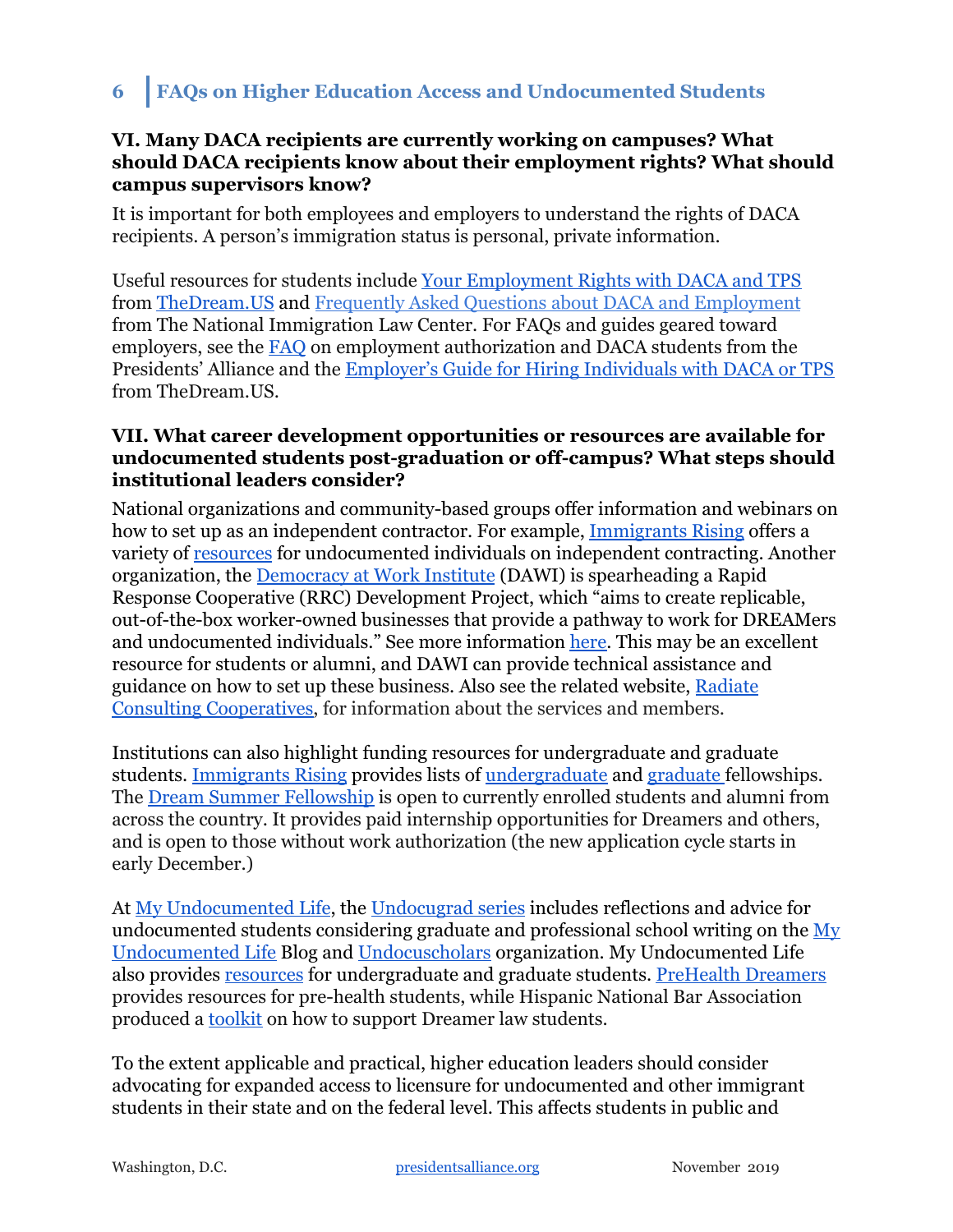private institutions equally. Access to professional and occupational licensing is essential for enabling undocumented students and other immigrant learners fulfill their educational and employment aspirations, especially considering over 1,100 professions (and about 25 percent of all workers) require licensing. While much of the advocacy needs to be pursued at the state level, there is also a role for federal action. To learn more, read the Presidents' Alliance [report](https://www.presidentsimmigrationalliance.org/pressrelease/new-report-congress-and-states-must-expand-job-licensing-to-dreamers-and-immigrants/) on the topic ("Expanding Eligibility for Professional and Occupational Licensure for Immigrants"), developed in collaboration with a number of partners.

## <span id="page-6-0"></span>**VIII. State Tuition Equity and Financial Aid Policies (as of November 2019)**

[20 states](https://uleadnet.org/) (including the District of Columbia) provide access to in-state tuition to all undocumented students who meet the state residency requirements, regardless of whether they have DACA:

- 1. [California](http://www.leginfo.ca.gov/pub/01-02/bill/asm/ab_0501-0550/ab_540_bill_20011013_chaptered.html)
- 2. [Colorado](http://www.leg.state.co.us/clics/clics2013a/csl.nsf/fsbillcont3/E083F0BE76DFD8F087257A8E0073BFC9?Open&file=033_enr.pdf)
- 3. [Connecticut](https://www.cga.ct.gov/2015/fc/2015HB-06844-R000875-FC.htm)<sup>9</sup>
- 4. [Florida](https://www.flsenate.gov/Session/Bill/2014/0851)
- 5. [Hawaii](https://www.hawaii.edu/policy/?action=viewPolicy&policySection=rp&policyChapter=6&policyNumber=209) $\frac{10}{10}$
- 6. [Idaho](https://legislature.search.idaho.gov/search?IW_FIELD_TEXT=1280&IW_DATABASE=2016+regular+legislative+session)
- 7. [Illinois](http://www.ilga.gov/legislation/publicacts/fulltext.asp?Name=093-0007)
- 8. [Kansas](http://dreamact.info/sites/default/files/H.B.%202145%20%5BK.S.A.%2076-731a%5D%20-%20Kansas%20State%20Legislature.pdf) 9.  $Maryland<sup>11</sup>$  $Maryland<sup>11</sup>$
- 10. [Minnesota](http://www.ohe.state.mn.us/mPg.cfm?pageID=2056)
- 11. [Nebraska](https://nebraskalegislature.gov/FloorDocs/99/PDF/Slip/LB239.pdf)
- 12. [New Jersey](https://www.njleg.state.nj.us/2012/Bills/S2500/2479_I1.HTM)
- 13. [New Mexico](https://www.nmlegis.gov/Sessions/05%20Regular/final/SB0582.pdf)
- 14. [New York](https://nyassembly.gov/leg/?sh=printbill&bn=A09612&term=2001)
- 15. [Oregon](https://olis.leg.state.or.us/liz/2013R1/Downloads/MeasureAnalysisDocument/17905)
- 16. [Rhode Island](https://legiscan.com/RI/bill/H5237/2017)
- 17. [Utah](https://le.utah.gov/~2002/bills/hbillenr/HB0144.pdf)
- 18. [Texas](https://capitol.texas.gov/tlodocs/77R/billtext/html/HB01403F.htm)
- 19. [Washington](http://lawfilesext.leg.wa.gov/biennium/2003-04/Pdf/Bills/House%20Passed%20Legislature/1079.PL.pdf#page=1)
- 20. [The District of Columbia](http://lims.dccouncil.us/Download/34620/B21-0422-SignedAct.pdf)

The following 4 states offer in-state tuition to undocumented students with DACA status:

1. [Arkansas](http://www.arkleg.state.ar.us/assembly/2019/2019R/Bills/HB1684.pdf)

<sup>11</sup> Students in Maryland must start out at a community college to be eligible for in-state tuition.

<https://www.ohe.state.mn.us/mPg.cfm?pageID=122>.

<sup>9</sup> Eastern Connecticut State University is one of four host institutions for the Opportunity Scholarship, a private scholarship that provides full out of state tuition up to \$20k for undocumented students from states that prohibit their enrollment or require them to pay out of state tuition.

<sup>&</sup>lt;sup>10</sup> The decision to offer in-state tuition to undocumented and DACAmented students in Hawaii was made by the state board of regents.

<sup>12</sup> Minnesota residents (including qualified undocumented residents) are also eligible to pay Minnesota in-state tuition rates while attending public institutions in North Dakota.

<sup>\*</sup> These states are listed twice because tuition policies vary by institutions. Within these states, some public institutions within these states offer in-state tuition to all undocumented students who meet state residency requirements while other institutions offer access to in-state tuition only to DACA recipients. For specific information about tuition policies see the specific university website.